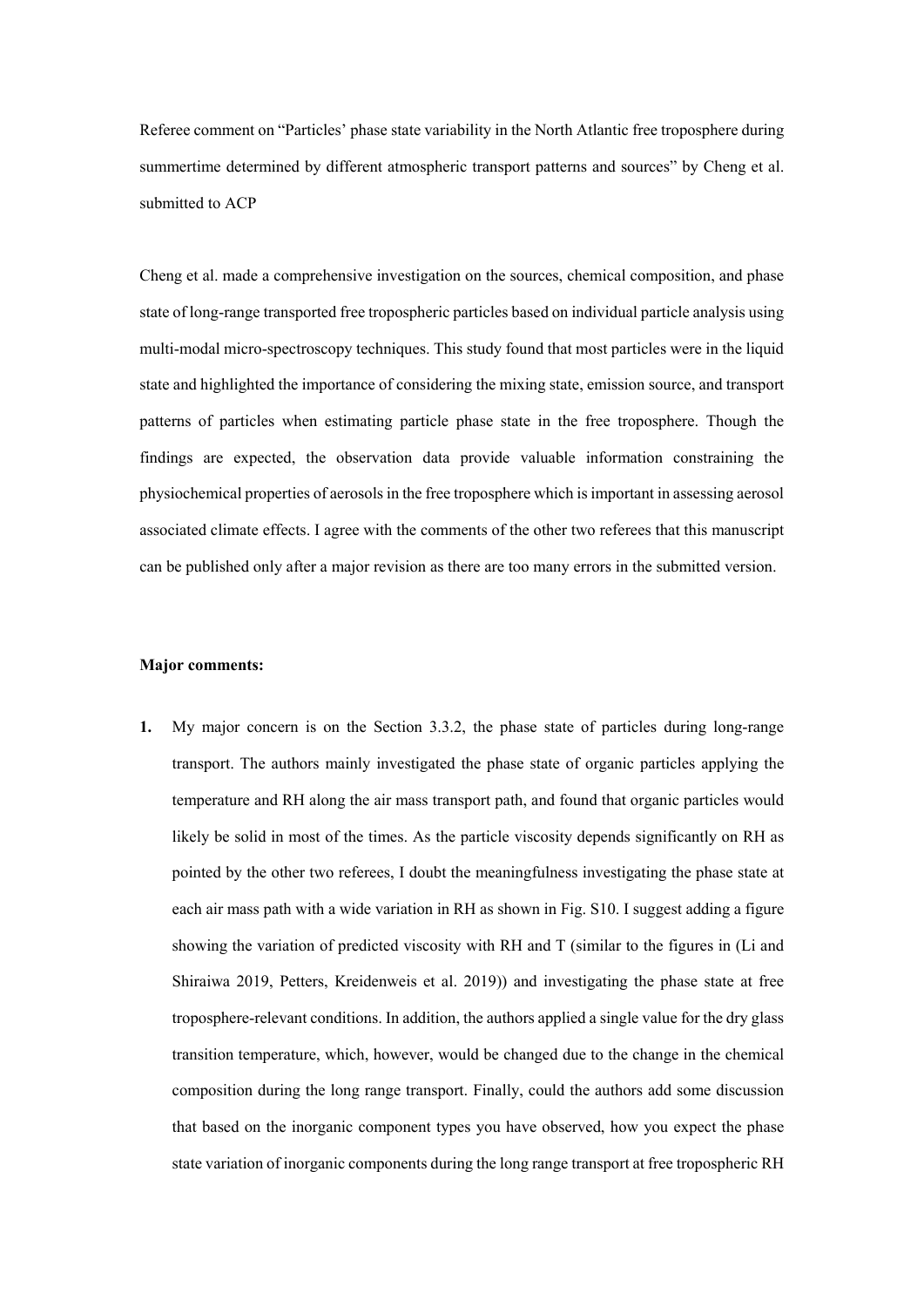and *T*? It would be helpful supporting the implication what you wrote in the Conclusion section that the particles in the FT probably remain liquid.

**2.** Mixing state plays an important role in the phase state of ambient particles; however, the authors did not mention other factors that may impact phase state significantly. Besides the influences of surface tension on aspect ratio and thus the prediction of phase state mentioned by Referee #1, the influence of particle size should be considered and discussed as well. Several studies have found that the size of particles influence the viscosity (Cheng, Su et al. 2015, Petters and Kasparoglu 2020). Did you see the difference in the phase state between the particles collected on the  $3<sup>rd</sup>$  and  $4<sup>th</sup>$  states of the impactor? Would the change of particle size affect the phase state during the long range transport? Secondly, the authors only mentioned the inorganic components could decrease the viscosity of internally mixed particles. They missed a recent study showing that increasing inorganic fraction can increase aerosol viscosity through cooperative ion-molecule interactions (Richards, Trobaugh et al. 2020).

## **Specific comments:**

## **Manuscript:**

- **3.** I recall the comments by the other two referees that the RH in the ESEM should be clearly pointed out as the particle phase state depends significantly on RH.
- **4.** Give the full name of "SEM" at Line 68 instead of at Line 71. Are SEM and ESEM the same?
- **5.** Line 125. Change "Experimental" to Experiments.
- **6.** Line 177-178. "87 for S3 and 37 for S5 for Pico 2015, and 142 and 171 particles for S3-3 and S4-2 for Pico 2017".

These data are not same as those in Table S2 and Table S3. Please check which are correct.

- **7.** Line 190, I don't understand what TCA is proportional to?
- **8.** Line 245. Explain how you determined the air mass source is wildfire from "CO source contributions".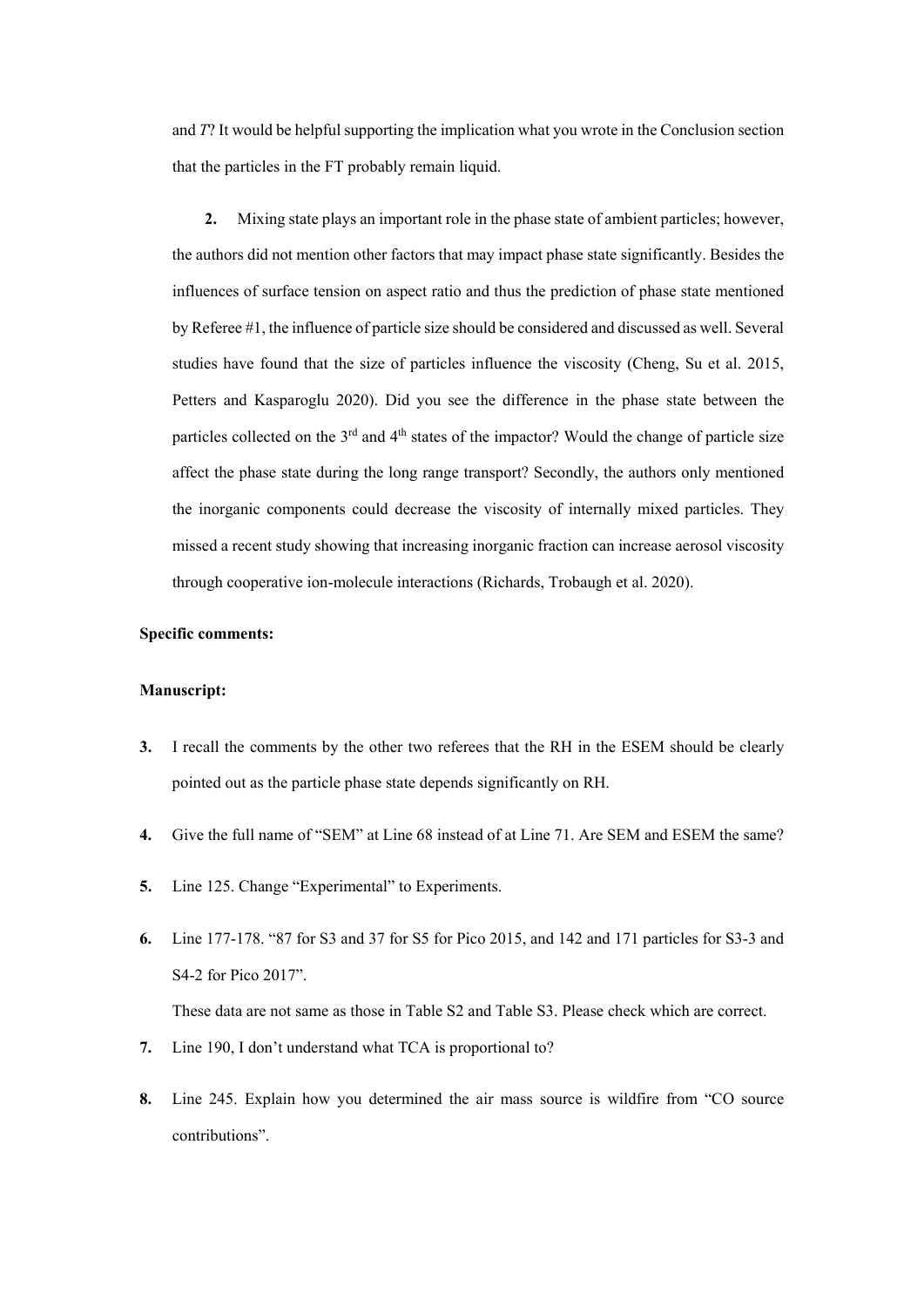- **9.** Line 277-281, the data described for SA1, SA2 and SA3 are different from the corresponding data in Table 1.
- **10.** Line 284-286, "and S1, S3, and S6 were influenced by both anthropogenic and wildfire CO emissions in North America ( $\sim$ 56 %,  $\sim$ 79 %,  $\sim$ 40 %, and  $\sim$ 59 % for anthropogenic CO source, and  $\sim$  42 %,  $\sim$  19 %,  $\sim$  53 %, and  $\sim$  25 % for wildfire CO sources, respectively)." Check the values (there are four values for three samples).
- **11.** Line 289. Change "Chemical-resolved" to "Chemically-resolved".
- 12. Line 292. Change ">400 particles cm-3" to ">400 particles cm<sup>-3</sup>"
- **13.** Line 296. "Our particles are internally mixed based on tilted transmission electron microscopy (TEM, the titled angle was 70°) (Fig. S8).", Line 328. "This observation is consistent with their STXM images and tilted TEM images (Fig. S8)".

Give a more detailed explanation how an internal mixing state is determined?

Line 297. Change "titled angle" to "tilted angle".

- **14.** Line 298. "Fig. 2(b to i) show" should be Fig. 3(b to i).
- **15.** Line 304. "area equivalence diameter" . Do you mean "area equivalent diameter"?
- **16.** Line 306. The values of 79.6% and 1.1% did not match the values in Table S2.
- **17.** Line 323. "Figure 4 shows the STXM-NEXAFS Carbon K-edge chemical speciation maps and spectra of four typical particle mixing states of OC (green), IN (blue), and EC (red) found in S3-3 and S4-2, which are (a) organic particle (green), (b) EC core (red) and coated by OC (green), (c) internally mixed EC (red) and In (cyan) coated by OC (green), and (d) In (cyan) coated by OC (green)".

Do "blue" and "cyan" both indicate the inorganics? DO "IN" and "In" both indicate the inorganics? And the description here is different from the caption of Figure 4.

**18.** Line 331. "all samples"

Check Figure S9 is for the results of all samples of only seven samples.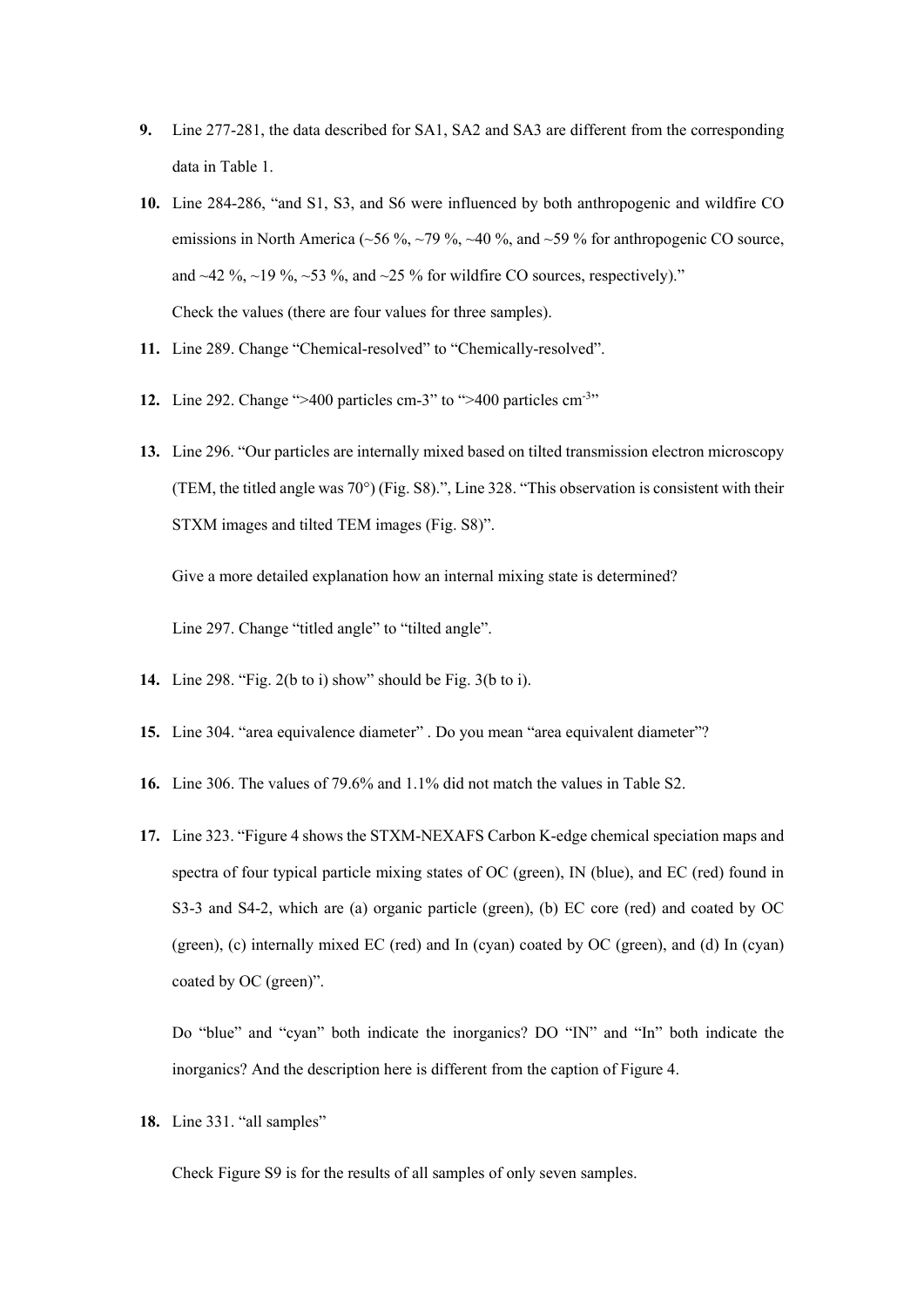**19.** Line 332. "S3-3 and S4-4 samples"

Do you actually mean S3-3 and S4-2 samples? I do not see S4-4 in Figure S9, and in Table S2, the sample analyzed by STXM-NEXAFS is sample S4-1. Also check the values that did not match the ones in Table S2.

**20.** Line 344. "Figure 5 shows violin plots of the 'corrected' aspect ratio (left) and representative tilted images (right) for Pico 2014 (a to c), Pico 2015 (d to i), and Pico 2017 (j to q)."

The description here is different from the caption of Fig. 5. Correct it.

- **21.** Line 368. "The substantial fraction of solid and semisolid particles might be less oxidized" In Table 1, I found that SA1 and S6, whose average aging time is both longer than 16 days, have smaller fraction of liquid particles than other samples. Can you explain why the fraction of liquid particles is smaller with longer aging time?
- **22.** Line 379. Change "5(a, d, e, I, and j to o))" to "5(a, d, e, i, and j to o))"
- **23.** Line 383. "For S4-2, a possible reason is that the volatile and less viscous species of particles collected on the TEM grid have already evaporated and left these tiny residuals around those big particles (see Fig. 5(f) right panel) due to difference in temperature, RH, and pressure between OMP and SEM chamber."

Does this problem also exist in the experiments of other samples?

- **24.** Line 402. I did not see the viscosity of BBOA predicted in DeRieux et al. (2018) is up to 10 12 Pa s. I suggest you only show what is the range of the viscosity under the atmospherically relevant RH. Add Li et al. (2020) who also calculated the viscosity of BBOA based on volalilaty distributions (Li, Day et al. 2020).
- **25.** Line 416. "Shaded areas represent regions of different phase states (liquid: blue, semisolid: green, and solid: red), with the boundaries of each region based on (O'Brien et al., 2014)." Can you give a more detaied explaination how to get the boundary lines?
- **26.** Line 430. "We used the density  $(\rho_{org})$ , hygroscopicity  $(\kappa_{org})$ , and dry glass transition temperature  $(T_{g,org,0})$  of organic particles as reported by Schum et al., 2018 (see SI) since we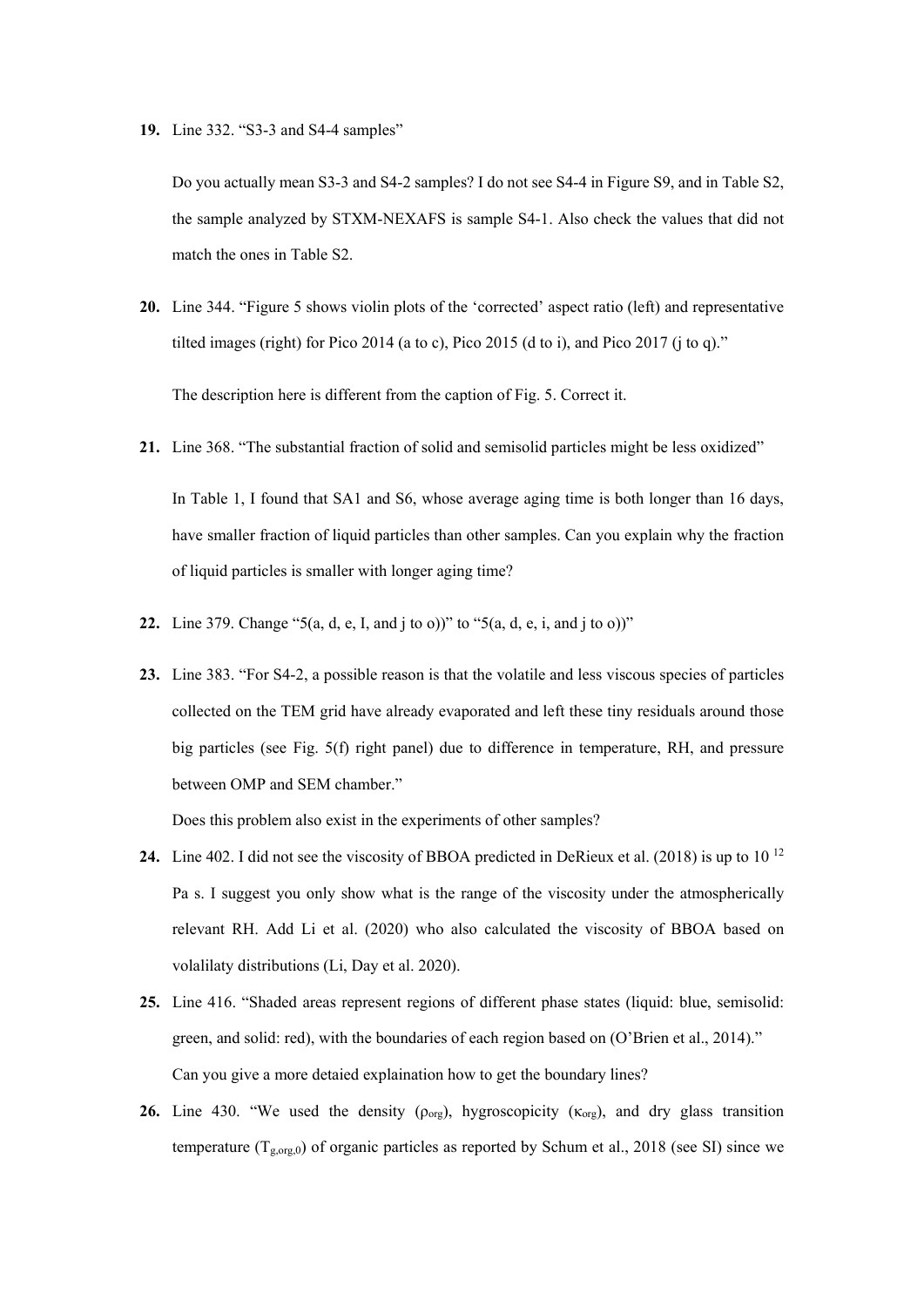do not have molecular compositions for our samples and Schum et al., 2018's samples were also collected at OMP during the same seasonal period (June and July).".

The previous analysis in this manuscript mentioned that the composition of organic matter is quite different for different samples. Therefore,  $T_{\text{g,org,0}}$  would be changed. There are three samples in the study of Schum et al. (2018), and the estimated  $T_g$  are also varied. Discussion of the uncertainties in  $T_{\text{g,org,0}}$  is betted added.

- **27.** Line 441, also cite (Schmedding, Rasool et al. 2020, Li, Carlton et al. 2021).
- **28.** Line 490, cite (Li, Carlton et al. 2021, Shrivastava, Rasool et al. 2022).
- **29.** Line 930. Change "solid black cycles" to "solid black circles"?
- **30.** There is no need to use italics in the columns 12 and 13 in the first row in Table 1.
- **31.** What does the colorbar in Figure 1 indicate?
- **32.** The inserted figures should be described in the caption of Figure 3.
- **33.** Change "SA1" to "SA2" for panel b in Figure 5.

### **Supporting Information**:

- **34.** Line 2. The title in the supplementary is different from the title in the manuscript.
- **35.** Line 21. "where  $T_{g,w}$  is equal to 136 K, is the  $T_g$  for pure water". Cite (Kohl, Bachmann et al. 2005).
- **36.** Line 29. "Moreover,  $k_{GT}$ ,  $T_{g,w}$ ,  $\kappa_{org}$ , and  $\rho_{org}$  were assumed to be 2.5 (Shiraiwa et al. 2017), 309 K (Schum et al. 2018), 0.12 (Schum et al. 2018), and 1.4 g cm-3 (Schum et al. 2018), respectively."

Why 309 K is for  $T_{g,w}$ ? Check it.

- **37.** Figure S2. What the x-axis stands for in figures b to r?
- **38.** In Figure S2 and Figure S3, are the relative atomic ratios of elements same as the relative element weight?